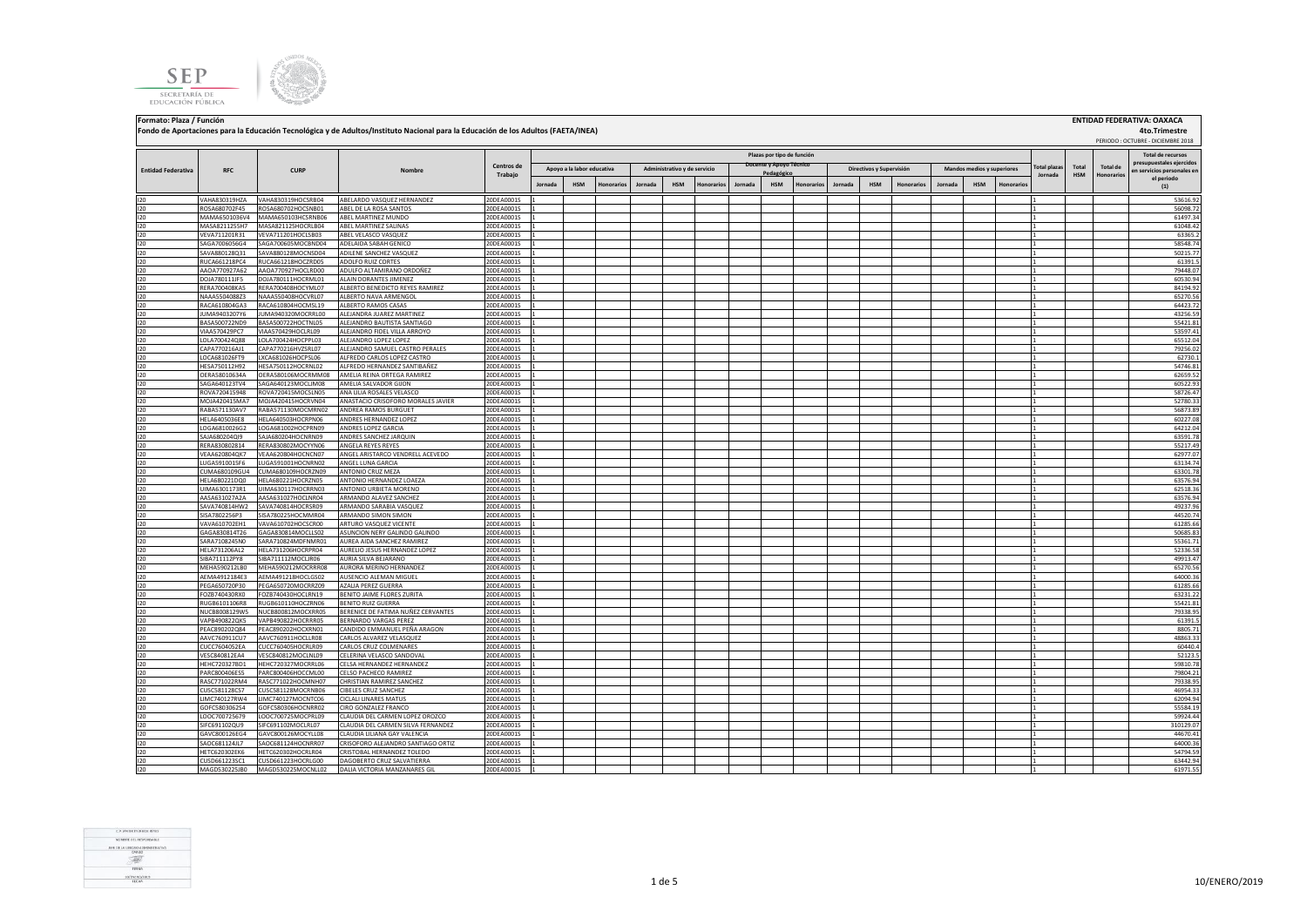| 120<br>DIMD700627M67<br>DIMD700627HOCZRR07                                               | <b>DARIO DIAZ MARTINEZ</b>                                | 20DEA0001S               |  |  |  |  |  |  |  |  | 64030.1              |
|------------------------------------------------------------------------------------------|-----------------------------------------------------------|--------------------------|--|--|--|--|--|--|--|--|----------------------|
|                                                                                          |                                                           |                          |  |  |  |  |  |  |  |  |                      |
| 120<br>GAAD7505058R2<br>GAAD750505HOCRNV03                                               | DAVID GARCIA ANGEL                                        | 20DEA0001S               |  |  |  |  |  |  |  |  | 63430.1              |
| 120<br>AELD701122UF4<br>AELD701122MVZRPL09                                               | DOLORES ARELLANO LOPEZ                                    | 20DEA0001S               |  |  |  |  |  |  |  |  | 54471.1              |
| 120<br>HESD620525LU7<br>HESD620525MOCRNM06                                               | DOMITILA HERNANDEZ SANCHEZ                                | 20DEA0001S               |  |  |  |  |  |  |  |  | 61497.3              |
|                                                                                          |                                                           |                          |  |  |  |  |  |  |  |  |                      |
| RACD610701TU6<br>RACD610701MOCMRR07<br>120                                               | DORA MARTHA RAMIREZ CRUZ                                  | 20DEA0001S               |  |  |  |  |  |  |  |  | 69363.58             |
| 120<br>MAGE860119SH2<br>MAGE860119MOCRND02                                               | EDITH MARTINEZ GONZALEZ                                   | 20DEA0001S               |  |  |  |  |  |  |  |  | 43606.59             |
| <b>OIRE5802056H6</b><br>OIRE580205HOCRBD09<br>120                                        | <b>EDUARDO FELIPE ORTIZ ROBLES</b>                        | 20DEA0001S               |  |  |  |  |  |  |  |  | 59662.54             |
|                                                                                          |                                                           |                          |  |  |  |  |  |  |  |  |                      |
| 120<br>DAGE860730RE6<br>OAGE860730HOCRTD05                                               | EDUARDO ORDAZ GUTIERREZ                                   | 20DEA0001S               |  |  |  |  |  |  |  |  | 44451.58             |
| 120<br>LOVE741027LG9<br>LOVE741027HOCPLD04                                               | EDUARDO REY LOPEZ VILLAVICENCIO                           | 20DEA0001S               |  |  |  |  |  |  |  |  | 47704.69             |
| 120<br>VAME761014UF8<br>VAME761014HOCSRD09                                               | EDUARDO VASQUEZ MORGAN                                    | 20DEA0001S               |  |  |  |  |  |  |  |  | 60153.66             |
|                                                                                          |                                                           |                          |  |  |  |  |  |  |  |  |                      |
| 120<br>VEAE611115DZ0<br>VEAE611115HDFRLD01                                               | EDUARDO VERDUZCO ALCALA                                   | 20DEA0001S               |  |  |  |  |  |  |  |  | 57368.98             |
| MACE610812MOCTRL01<br>120<br>MACE610812JD7                                               | <b>FIFNA MATUS CRUZ</b>                                   | 20DEA0001S               |  |  |  |  |  |  |  |  | 63353.97             |
| 120<br>RANE720804PU6<br>RANE720804HOCMCL06                                               | ELEUTERIO RAMIREZ NICOLAS                                 | 20DEA0001S               |  |  |  |  |  |  |  |  | 58654.2              |
|                                                                                          |                                                           |                          |  |  |  |  |  |  |  |  |                      |
| CAVE730510J34<br>CAVE730510MOCHCL01<br>120                                               | ELIA CHACON VICENTE                                       | 20DEA0001S               |  |  |  |  |  |  |  |  | 58237.96             |
| 120<br>JAOE570420U37<br>JAOE570420MOCRRL05                                               | ELIA JARQUIN ORTIZ                                        | 20DEA0001S               |  |  |  |  |  |  |  |  | 52675.36             |
| 120<br>GAME670305JJ4<br>GAME670305MOCRRL09                                               | ELIZABETH GARCIA MARTINEZ                                 |                          |  |  |  |  |  |  |  |  |                      |
|                                                                                          |                                                           | 20DEA0001S               |  |  |  |  |  |  |  |  | 63153.5              |
| 120<br>ROEL640123E63<br>ROXE640123MOCJXL06                                               | ELIZABET ROJAS                                            | 20DEA0001S               |  |  |  |  |  |  |  |  | 62094.94             |
| 120<br>LECE540605AN2<br>LECE540605MOCNRL06                                               | ELOISA JOSEFINA LEON CRUZ                                 | 20DEA0001S               |  |  |  |  |  |  |  |  | 42139.04             |
| LOSE641115MOCPNL01<br>120<br>LOSE641115LZ7                                               | ELPIDIA LOPEZ SANTIAGO                                    | 20DEA0001S               |  |  |  |  |  |  |  |  | 61970.92             |
|                                                                                          |                                                           |                          |  |  |  |  |  |  |  |  |                      |
| 120<br>JICE590225TP9<br>JICE590225MOCMBL06                                               | ELVIRA CECILIA JIMENEZ CABALLERO                          | 20DEA0001S               |  |  |  |  |  |  |  |  | 49650.94             |
| 120<br>RESE540714UM8<br>RESE540714HOCYNM03                                               | <b>EMILIANO REYES SANTIAGO</b>                            | 20DEA0001S               |  |  |  |  |  |  |  |  | 61073.9              |
| 120<br>BALE730714AD7<br>BALE730714HOCTPN00                                               | <b>ENRIQUE BAUTISTA LOPEZ</b>                             | 20DEA0001S               |  |  |  |  |  |  |  |  | 69103.97             |
|                                                                                          |                                                           |                          |  |  |  |  |  |  |  |  |                      |
| $120 -$<br>AFAF711116A45<br>AFAF711116HOCLVN09                                           | ENRIQUE MAGNO ALEXANDRES AVENDAÑO                         | 20DEA0001S               |  |  |  |  |  |  |  |  | 62306.68             |
| 120<br>RUSE630122PI8<br>RUSE630122HOCZNP00                                               | EPIFANIO ANTONIO RUIZ SANTIAGO                            | 20DEA0001S               |  |  |  |  |  |  |  |  | 54119.94             |
| EOPE560130A77<br>FOPE560130HOCLBP00<br>120                                               | <b>FPIFANIO FLORES PUFBLITA</b>                           | 20DEA0001S               |  |  |  |  |  |  |  |  | 63365.2              |
|                                                                                          |                                                           |                          |  |  |  |  |  |  |  |  |                      |
| 120<br>ABE760410PJ9<br>SABE760410MOCNZR06                                                | ERIKA ADRIANA SANCHEZ BAEZ                                | 20DEA0001S               |  |  |  |  |  |  |  |  | 79279.21             |
| 120<br>LOOE720214DS2<br>LOOE720214MOCPRR06                                               | ERIKA PATRICIA LOPEZ OROZCO                               | 20DEA0001S               |  |  |  |  |  |  |  |  | 59001.0              |
| GOPE610511J59<br>GOPE610511HOCNRR06<br>120                                               | ERNESTO GONZALEZ PERALTA                                  | 20DEA0001S               |  |  |  |  |  |  |  |  | 70560.42             |
|                                                                                          |                                                           |                          |  |  |  |  |  |  |  |  |                      |
| 120<br>CAME700228B57<br>CAME700228HOCSNS03                                               | ESEQUIAS CASTILLO MONTERO                                 | 20DEA0001S               |  |  |  |  |  |  |  |  | 57368.98             |
| 120<br>MAMX720608I93<br>MXME720608MOCRTS02                                               | ESPERANZA MARTINEZ MATUS                                  | 20DEA0001S               |  |  |  |  |  |  |  |  | 54694.46             |
|                                                                                          |                                                           |                          |  |  |  |  |  |  |  |  |                      |
| 120<br>AAVE610921RK5<br>AAVE610921MOCRSS07                                               | ESTHER ARAGON VASQUEZ                                     | 20DEA0001S               |  |  |  |  |  |  |  |  | 61885.47             |
| AUAE641102KF8<br>120<br>AUAE641102HOCGLD00                                               | EUDOXIO AGUILAR ALTAMIRANO                                | 20DEA0001S               |  |  |  |  |  |  |  |  | 63786.97             |
| REPE631210J56<br>REPE631210MOCYRL02<br>120                                               | EULALIA REYES PEREZ                                       | 20DEA0001S               |  |  |  |  |  |  |  |  | 59114.61             |
|                                                                                          |                                                           |                          |  |  |  |  |  |  |  |  |                      |
| 120<br>NOME570303EB1<br>NOME570303MOCLNV02                                               | EVELIA DEVORA NOLASCO MENDEZ                              | 20DEA0001S               |  |  |  |  |  |  |  |  | 62117.8              |
| 120<br>RAAF6506115R3<br>RAAF650611MOCMZS03                                               | FAUSTINA RAMIREZ AZCONA                                   | 20DEA0001S               |  |  |  |  |  |  |  |  | 62094.94             |
| 120<br>MAPF580215Q33<br>MAPF580215HOCRRS00                                               | <b>FAUSTINO MARTINEZ PEREZ</b>                            | 20DEA0001S               |  |  |  |  |  |  |  |  | 64423.7              |
|                                                                                          |                                                           |                          |  |  |  |  |  |  |  |  |                      |
| 120<br>GUCF571020QL8<br>GUCF571020HOCTNL07                                               | FELICIANO GUTIERREZ CONTRERAS                             | 20DEA0001S               |  |  |  |  |  |  |  |  | 69194.9              |
| 120<br>HEZF670206C56<br>HEZF670206HOCRRL06                                               | FELIPE DE JESUS HEREDIA ZARATE                            | 20DEA0001S               |  |  |  |  |  |  |  |  | 61212.2              |
| 120<br>SAFF701120411<br>SAFF701120MOCNNL09                                               | FELISA SANTANA FUENTES                                    | 20DEA0001S               |  |  |  |  |  |  |  |  | 62306.68             |
|                                                                                          |                                                           |                          |  |  |  |  |  |  |  |  |                      |
| 120<br>SASF600530QK2<br>SASF600530HOCNNR06                                               | FERNANDO SANCHEZ SANCHEZ                                  | 20DEA0001S               |  |  |  |  |  |  |  |  | 8721.9               |
| 120<br>SASF600530RY2<br>SASF600530HOCNNR06                                               | FERNANDO SANCHEZ SANCHEZ                                  | 20DEA0001S               |  |  |  |  |  |  |  |  | 46699.8              |
| 120<br><b>HEMF741112KP9</b><br>HEMF741112MOCRRD04                                        | FIDELINA HERNANDEZ MERINO                                 | 20DEA0001S               |  |  |  |  |  |  |  |  | 62233.26             |
|                                                                                          |                                                           |                          |  |  |  |  |  |  |  |  |                      |
| MASF6303238T1<br>MASF630323HOCYND03<br>120                                               | FIDEL MAYREN SANCHEZ                                      | 20DEA0001S               |  |  |  |  |  |  |  |  | 68927.98             |
| 120<br>/APF700302642<br>VAPF700302MOCLRL01                                               | FLOR INES VALENCIA PEREZ                                  | 20DEA0001S               |  |  |  |  |  |  |  |  | 56732.34             |
| 120<br>GALF7301112S5<br>GALF730111MOCRPR03                                               | FRANCISCA GUILLERMINA GARCIA LOPEZ                        | 20DEA0001S               |  |  |  |  |  |  |  |  | 62306.68             |
|                                                                                          |                                                           |                          |  |  |  |  |  |  |  |  |                      |
| LOMF6504039G1<br>LOMF650403MOCPJR07<br>120                                               | FRANCISCA OFELIA LOPEZ MEJIA                              | 20DEA0001S               |  |  |  |  |  |  |  |  | 62730.1              |
| 120<br>RICF691004R13<br>RICF691004MOCSRR00                                               | FRANCISCA RIOS CRUZ                                       | 20DEA0001S               |  |  |  |  |  |  |  |  | 52372.               |
| GAAF6806043C1<br>GAAF680604HOCLGR01<br>120                                               | FRANCISCO GALLARDO AGUILAR                                | 20DEA0001S               |  |  |  |  |  |  |  |  | 57686.5              |
|                                                                                          |                                                           |                          |  |  |  |  |  |  |  |  |                      |
| GACF571004GI7<br>GACF571004HOCRHR01<br>120                                               | FRANCISCO GARCIA CHIÑAS                                   | 20DEA0001S               |  |  |  |  |  |  |  |  | 79256.02             |
| RERE640714HOCYMR06<br>$120 -$<br>RERE640714MT0                                           | <b>FRANCISCO REYES RAMIREZ</b>                            | 20DEA0001S               |  |  |  |  |  |  |  |  | 69669.33             |
| SAGF5810277I0<br>SAGF581027HOCNRR04<br>120                                               | FRUMENCIO SANTIAGO GARCIA                                 | 20DEA0001S               |  |  |  |  |  |  |  |  | 70210.42             |
|                                                                                          |                                                           |                          |  |  |  |  |  |  |  |  |                      |
| 120<br>MOGG820814NN5<br>MOGG820814MOCRMB07                                               | GABRIELA ROSALBA MORALES GOMEZ                            | 20DEA0001S               |  |  |  |  |  |  |  |  | 53049.82             |
| LORG610918HOCPDN07<br>120<br>ORG610918UD7                                                | <b>GENARO LOPEZ RODRIGUEZ</b>                             | 20DEA0001S               |  |  |  |  |  |  |  |  | 65270.56             |
|                                                                                          |                                                           |                          |  |  |  |  |  |  |  |  |                      |
| 120<br>SICG6111051N5<br>SICG611105HOCLRR01                                               | <b>GERARDO SILVA CERVANTES</b>                            | 20DEA0001S               |  |  |  |  |  |  |  |  | 66361.0              |
| 120<br>SOLG690528HOCSPR03<br>SOLG690528TF0                                               | GERMAN SOSA LOPEZ                                         | 20DEA0001S               |  |  |  |  |  |  |  |  | 63365.2              |
| 120<br>MEMG500619699<br>MEMG500619HOCNRR03                                               | GERVASIO MENDOZA MARTINEZ                                 | 20DEA0001S               |  |  |  |  |  |  |  |  | 63365.2              |
| 120<br>HEDG730227HOCRZL06<br>HFDG730227D28                                               | GILBERTO HERNANDEZ DIAZ                                   | 20DEA0001S               |  |  |  |  |  |  |  |  | 62518.3              |
|                                                                                          |                                                           |                          |  |  |  |  |  |  |  |  |                      |
| 120<br>PALG790223FB4<br>PALG790223MOCCPV09                                               | GIOVANNA PAOLA PACHECO LOPEZ                              | 20DEA0001S               |  |  |  |  |  |  |  |  | 50398.92             |
| 120<br>SARG681003E78<br>SARG681003MOCNSS02                                               | <b>GISELA SANDOVAL ROSALES</b>                            | 20DEA0001S               |  |  |  |  |  |  |  |  | 62479.79             |
| 120<br>COLG761231BD1<br>COLG761231MOCRYL08                                               | GLADYS JACCIRY CORTEZ LEYVA                               | 20DEA0001S               |  |  |  |  |  |  |  |  | 55696.89             |
|                                                                                          |                                                           |                          |  |  |  |  |  |  |  |  |                      |
| 120<br>CUGG650417G39<br>CUGG650417MOCRTL09                                               | GLORIA GUADALUPE CRUZ GUTIERREZ                           | 20DEA0001S               |  |  |  |  |  |  |  |  | 57157.3              |
| <b>IRG5212064RA</b><br>SIRG521206MOCLZL05<br>120                                         | <b>GLORIA LOURDES SILVA RUIZ</b>                          | 20DEA0001S               |  |  |  |  |  |  |  |  | 64423.72             |
|                                                                                          |                                                           |                          |  |  |  |  |  |  |  |  |                      |
| 120<br>CUGG6004177EA<br>CUGG600417MOCRRL02                                               | <b>GLORIA REBECA CRUZ GARCIA</b>                          | 20DEA0001S               |  |  |  |  |  |  |  |  | 63365.               |
| SACG630929HJCLRN06<br>120<br>SACG6309299K0                                               | GONZALO SALGADO CARBALLO                                  | 20DEA0001S               |  |  |  |  |  |  |  |  | 49661.4              |
| EARG740312GR1<br>120<br>EARG740312HOCVZR08                                               | GREGORIO EVANGELISTA RUIZ                                 | 20DEA0001S               |  |  |  |  |  |  |  |  | 79338.95             |
| CUCG681108KR1<br>120<br>CUCG681108MOCRSD04                                               | <b>GUADALUPE CRUZ CASTRO</b>                              | 20DEA0001S               |  |  |  |  |  |  |  |  | 63926.94             |
|                                                                                          |                                                           |                          |  |  |  |  |  |  |  |  |                      |
| 120<br>LOCG650407U15<br>LOCG650407MOCPRD05                                               | GUADALUPE LOPEZ CARRASCO                                  | 20DEA0001S               |  |  |  |  |  |  |  |  | 68508.39             |
| 120<br>MITG661021CH3<br>MITG661021MOCRRD01                                               | <b>GUADALUPE MIRANDA TERAN</b>                            | 20DEA0001S               |  |  |  |  |  |  |  |  | 64106.               |
|                                                                                          |                                                           |                          |  |  |  |  |  |  |  |  |                      |
| 120<br>ZOHG720608NS8<br>ZOHG720608HDFRBL09                                               | GUILLERMO IVES ZORRILLA HABANA                            | 20DEA0001S               |  |  |  |  |  |  |  |  | 55675.3              |
| 120<br>VASG600313UP5<br>VASG600313HOCRNL08                                               | <b>GUILLERMO VARGAS SANTOS</b>                            | 20DEA0001S               |  |  |  |  |  |  |  |  | 57273.98             |
| 120<br>MARG6901078GA<br>MARG690107HOCRJS05                                               | GUSTAVO GUILLERMO MARTINEZ ROJAS                          | 20DEA0001S               |  |  |  |  |  |  |  |  | 44729.2              |
|                                                                                          |                                                           |                          |  |  |  |  |  |  |  |  |                      |
| 120<br>BARH901124PN5<br>BARH901124HOCRSB02                                               | HEBER ESAU BARRIGA RIOS                                   | 20DEA0001S               |  |  |  |  |  |  |  |  | 57474.88             |
| HERH580904HGRRZC08<br>120<br>HFRH580904K48                                               | HECTOR JAVIER HERNANDEZ RUIZ                              | 20DEA0001S               |  |  |  |  |  |  |  |  | 61970.92             |
| 120<br>LOAH641025SN2<br>LOAH641025HOCPNC08                                               | HECTOR LOPEZ ANTONIO                                      | 20DEA0001S               |  |  |  |  |  |  |  |  | 63501.94             |
|                                                                                          |                                                           |                          |  |  |  |  |  |  |  |  |                      |
| 120<br>GUDH680108EC7<br>GUDH680108HOCTZL01                                               | HELADIO GUTIERREZ DIAZ                                    | 20DEA0001S               |  |  |  |  |  |  |  |  | 69423.7              |
| 120<br>AAAH661028RL7<br>AAAH661028MOCRRR00                                               | HERMELINDA EMELIA ARAGON ARANGO                           | 20DEA0001S               |  |  |  |  |  |  |  |  | 60151.79             |
| 120<br>LOCH780529JC7<br>LOCH780529HOCPRR03                                               | HIRAM LOPEZ CARRASCO                                      | 20DEA0001S               |  |  |  |  |  |  |  |  | 62094.9              |
|                                                                                          |                                                           |                          |  |  |  |  |  |  |  |  |                      |
| SARH771127QB6<br>120<br>SARH771127MOCLDR06                                               | HORTENSIA SALVADOR RODRIGUEZ                              | 20DEA0001S               |  |  |  |  |  |  |  |  | 52384.75             |
| 120<br>ROVH580406P33<br>ROVH580406HOCSSM02                                               | HUMBERTO JULIAN ROSETTE VASQUEZ                           | 20DEA0001S               |  |  |  |  |  |  |  |  | 58215.82             |
| RESI7509116Z0<br>RESI750911MOCYNL00<br>120                                               | ILSE REYES SANTIAGO                                       | 20DEA0001S               |  |  |  |  |  |  |  |  | 53133.04             |
|                                                                                          |                                                           |                          |  |  |  |  |  |  |  |  |                      |
| 120<br>BARI611017RGA<br>BARI611017MOCTMN02                                               | INES BAUTISTA RAMIREZ                                     | 20DEA0001S               |  |  |  |  |  |  |  |  | 49319.24             |
| CUGI561116MOCRRN02<br>120<br>CUGI5611161CA                                               |                                                           | 20DEA0001S               |  |  |  |  |  |  |  |  | 57167.9              |
|                                                                                          | <b>INES CRUZ GARCIA</b>                                   |                          |  |  |  |  |  |  |  |  |                      |
|                                                                                          |                                                           |                          |  |  |  |  |  |  |  |  |                      |
| ROAI690317MOCDRR00<br>120<br>ROAI6903177G4<br>AAPI850527V84<br>AAPI850527MOCRCR04<br>120 | IRLANDA GERTRUDIS RODRIGUEZ ARAGON<br>IRMA ARAGON PACHECO | 20DEA0001S<br>20DEA0001S |  |  |  |  |  |  |  |  | 57703.93<br>50246.79 |

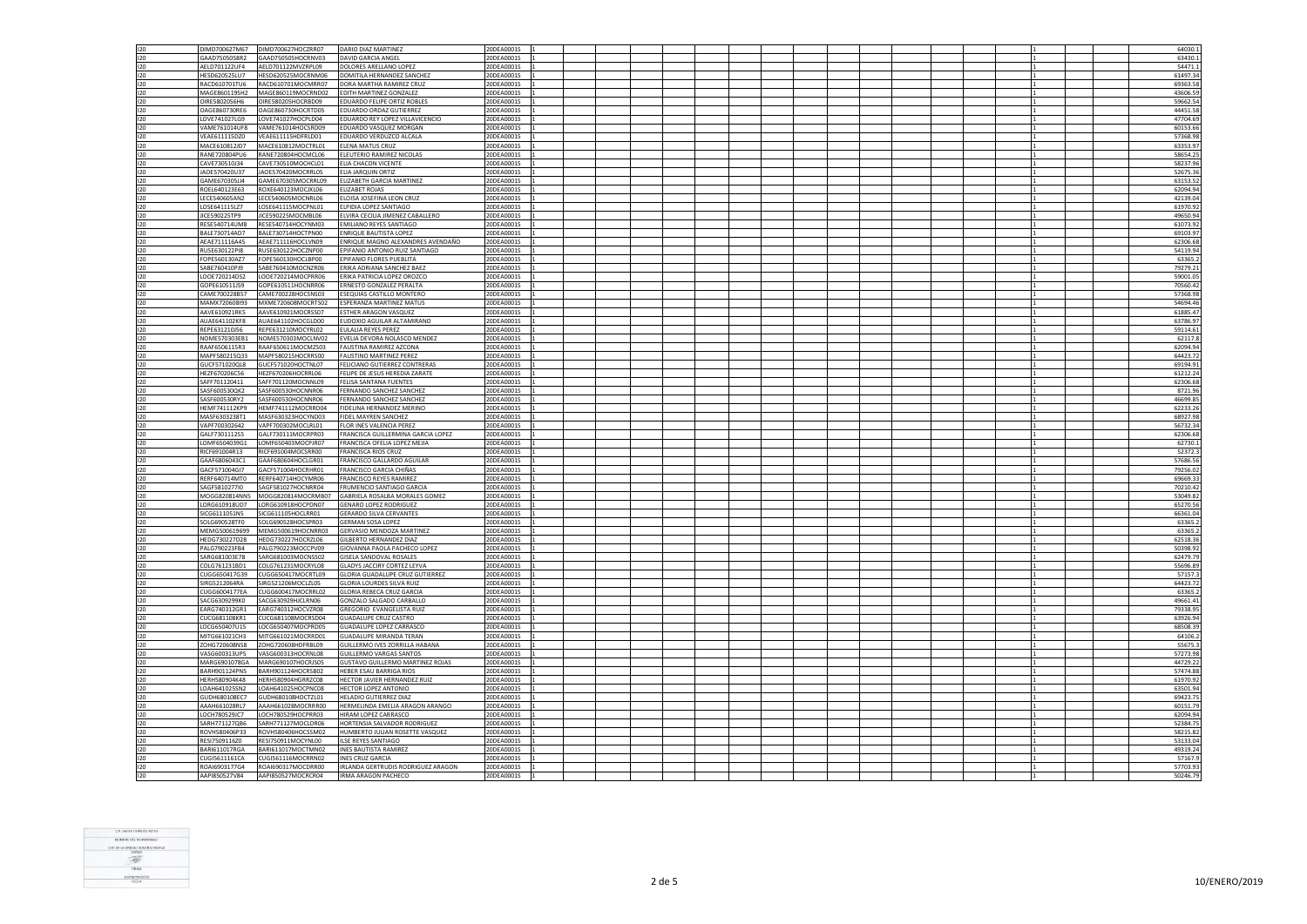| 120     | GATI700220R64  |                                          |                                            | 20DEA0001S |  |  |  |  |  |  |   |          |
|---------|----------------|------------------------------------------|--------------------------------------------|------------|--|--|--|--|--|--|---|----------|
|         |                | GATI700220MOCRMR07                       | <b>IRMA GARCIA TAMAYO</b>                  |            |  |  |  |  |  |  |   | 63734.62 |
| 120     | HEHI660424P63  | HEHI660424MOCRRR03                       | IRMA HERNANDEZ HERNANDEZ                   | 20DEA0001S |  |  |  |  |  |  |   | 61970.92 |
| $120 -$ | PAC1710506OF6  | PACI710506MOCSNS03                       | <b>ISAREL PASTOR CONTRERAS</b>             | 20DEA0001S |  |  |  |  |  |  | 1 | 56399.59 |
|         |                |                                          |                                            |            |  |  |  |  |  |  |   |          |
| 120     | AAMI760421KP2  | AAMI760421MOCLRS02                       | ISELA ALEJANDRA ALVAREZ MORENO             | 20DEA0001S |  |  |  |  |  |  |   | 59346.54 |
| 120     | OOLI721127RE9  | OOLI721127MOCRPS05                       | <b>ISELA OROZCO LOPEZ</b>                  | 20DEA0001S |  |  |  |  |  |  |   | 65544.64 |
| 120     | CAG1441217LT5  | CAGI441217HOCSRS06                       | <b>ISRAEL CASTILLEJOS GARCIA</b>           | 20DEA0001S |  |  |  |  |  |  |   | 57333.7  |
|         |                |                                          |                                            |            |  |  |  |  |  |  |   |          |
| 120     | SISI7611031L3  | SISI761103HOCLNS05                       | <b>ISRAEL SILVA SANTOS</b>                 | 20DEA0001S |  |  |  |  |  |  |   | 60401.26 |
| 120     | MARI780504T25  | MARI780504HOCRSV08                       | <b>IVAN MARTINEZ RIOS</b>                  | 20DEA0001S |  |  |  |  |  |  |   | 62518.3  |
| 120     | LOGJ5909045I0  | LOGJ590904HOCPMM07                       | JAIME LOPEZ GOMEZ                          | 20DEA0001S |  |  |  |  |  |  |   | 63365.   |
|         | ZAMJ7005021V0  | ZAMJ700502HOCVRM03                       | JAIME ZAVALETA MIRANDA                     |            |  |  |  |  |  |  |   | 63576.94 |
| 120     |                |                                          |                                            | 20DEA0001S |  |  |  |  |  |  |   |          |
| 120     | GORJ681203GH6  | GORJ681203HOCNZV07                       | JAVIER GONZALEZ RUIZ                       | 20DEA0001S |  |  |  |  |  |  |   | 66107.87 |
| 120     | IURJ811203V25  | IURJ811203HOCTYV01                       | JAVIER ITURBIDE REYES                      | 20DEA0001S |  |  |  |  |  |  |   | 79338.9  |
|         |                |                                          |                                            |            |  |  |  |  |  |  |   |          |
| 120     | MEDJ630930RG6  | MEDJ630930HOCRZR00                       | JERONIMO MANUEL MERINO DIAZ                | 20DEA0001S |  |  |  |  |  |  |   | 62518.36 |
| 120     | TOPJ741111UZ4  | TOPJ741111HOCRRS00                       | JESUS MARTIN TORRES PEREZ                  | 20DEA0001S |  |  |  |  |  |  |   | 64503.5  |
| 120     | DEGJ730102RL5  | DEGJ730102HOCSRS04                       | JESUS RANGEL DESALES GUERACH               | 20DEA0001S |  |  |  |  |  |  |   | 62306.14 |
|         |                |                                          |                                            |            |  |  |  |  |  |  |   |          |
| 120     | AACJ640605G59  | AACJ640605HOCLRR02                       | JORGE ALFARO CORTES                        | 20DEA0001S |  |  |  |  |  |  |   | 64000.36 |
| 120     | BALJ7408013A9  | BALJ740801HOCRPR03                       | JORGE BARENCA LÓPEZ                        | 20DEA0001S |  |  |  |  |  |  |   | 79781.02 |
| 120     | CAAN7804215R6  | CAXA780421HOCHXN02                       | JOSE ANTONIO CHAVEZ                        | 20DEA0001S |  |  |  |  |  |  |   | 63183.0  |
|         |                |                                          |                                            |            |  |  |  |  |  |  |   |          |
| 120     | CIP16903191K2  | OIPI690319MOCRNS06                       | <b>IOSEFA ORTIZ PANTOIA</b>                | 20DEA0001S |  |  |  |  |  |  |   | 64926.94 |
| 120     | JULJ8503299J6  | JULJ850329HOCRLS05                       | JOSE JUAREZ LLAMAS                         | 20DEA0001S |  |  |  |  |  |  |   | 79256.02 |
| 120     | CASI 7004278W3 | CASL700427HOCSNS03                       | JOSE LUIS CASTILLEJOS SANTIAGO             | 20DEA0001S |  |  |  |  |  |  |   | 62518.36 |
|         |                |                                          |                                            |            |  |  |  |  |  |  |   |          |
| 120     | MAQL560814GK3  | MAQL560814HOCRRS03                       | JOSE LUIS MARTINEZ QUIROZ                  | 20DEA0001S |  |  |  |  |  |  |   | 51965.84 |
| 120     | PAML7306075K6  | PAML730607HOCDLS00                       | JOSE LUIS PADILLA MILAN                    | 20DEA0001S |  |  |  |  |  |  |   | 62868.3  |
|         |                |                                          |                                            |            |  |  |  |  |  |  |   |          |
| 120     | VIHL730329D7A  | VIHL730329HOCLRS03                       | JOSE LUIS VILLEGAS HERRERA                 | 20DEA0001S |  |  |  |  |  |  |   | 52968.49 |
| 120     | GUMJ680814RK8  | GUMJ680814MOCTRN02                       | JUANA BELEM GUTIERREZ MORALES              | 20DEA0001S |  |  |  |  |  |  |   | 61883.26 |
| 120     | AARJ620624MZ5  | AARJ620624HOCPMN05                       | JUAN APARICIO RAMIREZ                      | 20DEA0001S |  |  |  |  |  |  |   | 46447.99 |
|         |                |                                          |                                            |            |  |  |  |  |  |  |   |          |
| 120     | LOGJ680624MYA  | LOGJ680624HOCPNN02                       | JUAN CARLOS LOPEZ GONZALEZ                 | 20DEA0001S |  |  |  |  |  |  |   | 64212.04 |
| 120     | SASJ720505R53  | SASJ720505HDFNNN02                       | JUAN GABRIEL SAN JUAN SAN JUAN             | 20DEA0001S |  |  |  |  |  |  |   | 64360.36 |
| 120     | SAHJ7012204J7  | SAHJ701220HOCNRN00                       | JUAN JOSE SANTIAGO HERNANDEZ               | 20DEA0001S |  |  |  |  |  |  |   | 63576.94 |
|         |                |                                          |                                            |            |  |  |  |  |  |  |   |          |
| 120     | SAMJ6612273N1  | SAMJ661227HOCNJN09                       | JUAN PASCUAL SANTIAGO MEJIA                | 20DEA0001S |  |  |  |  |  |  |   | 63679.92 |
| 120     | HERJ721022OP9  | HERJ721022HOCRYN07                       | JUAN SANTIAGO HERNANDEZ REYES              | 20DEA0001S |  |  |  |  |  |  |   | 64675.07 |
|         |                |                                          |                                            |            |  |  |  |  |  |  |   |          |
| 120     | GAHJ7506198Z9  | GAHJ750619HOCNRL02                       | JULIAN FILIBERTO GANDARILLAS HERNANDEZ     | 20DEA0001S |  |  |  |  |  |  |   | 79256.0  |
| 120     | LOGJ6502272F3  | LOGJ650227HOCPLL02                       | JULIO CESAR LOPEZ GALVEZ                   | 20DEA0001S |  |  |  |  |  |  |   | 59309.68 |
| 120     | JUZJ7605064H3  | JUZJ760506HOCRVS07                       | JUSTINO ORLANDO JUAREZ ZAVALETA            | 20DEA0001S |  |  |  |  |  |  |   | 56554.62 |
| 120     | VACJ8002197J3  | VACJ800219HOCLSS01                       | JUSTINO VALDEZ CISNEROS                    | 20DEA0001S |  |  |  |  |  |  |   |          |
|         |                |                                          |                                            |            |  |  |  |  |  |  |   | 44951.5  |
| 120     | ROVL500215KT2  | ROVL500215HOCDLM09                       | LAMBERTO RODRIGUEZ VILLASEÑOR              | 20DEA0001S |  |  |  |  |  |  |   | 63576.9  |
| 120     | AOSL6102013P2  | AOSL610201MOCLNR04                       | LAURA VICTORIA ALCOZER SANCHEZ             | 20DEA0001S |  |  |  |  |  |  |   | 58544.61 |
| 120     | VIAL6908017G5  | VIAL690801HOCLNN06                       | LEONEL VILLEGAS ANGELES                    | 20DEA0001S |  |  |  |  |  |  |   | 57325.47 |
|         |                |                                          |                                            |            |  |  |  |  |  |  |   |          |
| 120     | CARL580914JT5  | CARL580914MOCSML03                       | <b>ULLA CASTILLO ROMERO</b>                | 20DEA0001S |  |  |  |  |  |  |   | 58956.8  |
| 120     | VIHL860812N59  | VIHL860812MOCLRR01                       | LORENA SOCORRO VILLAGOMEZ HERRERA          | 20DEA0001S |  |  |  |  |  |  |   | 48705.82 |
| 120     |                | SAPL391210MOCNLR08                       | LORETO GRACIELA SANTIAGO PALMA             | 20DEA0001S |  |  |  |  |  |  |   | 57293.9  |
|         | SAPL391210D19  |                                          |                                            |            |  |  |  |  |  |  |   |          |
| 120     | OIPL630211I76  | OIPL630211MOCRRR00                       | LOURDES ORTIZ PEREZ                        | 20DEA0001S |  |  |  |  |  |  |   | 64212.04 |
| 120     | PELU6001079G5  | PEXL600107HOCRXC02                       | LUCIANO JULIAN PEREZ                       | 20DEA0001S |  |  |  |  |  |  |   | 63365.2  |
| 120     | PECL830417329  | PECL830417HOCRBS05                       | LUIS ALBERTO PEREA CABRERA                 | 20DEA0001S |  |  |  |  |  |  |   | 79256.02 |
|         |                |                                          |                                            |            |  |  |  |  |  |  |   |          |
| 120     | OASL630910SA3  | OASL630910HOCRNS07                       | LUIS ANGEL ORDAZ SANTIAGO                  | 20DEA0001S |  |  |  |  |  |  |   | 62518.36 |
| 120     | PEGL650921NC8  | PEGL650921HOCRRS04                       | LUIS ARTURO PEREZ GARCIA                   | 20DEA0001S |  |  |  |  |  |  |   | 79856.0  |
| 120     | PECL551009399  | PECL551009HOCXBS05                       | LUIS JAIME PEÑA CABALLERO                  | 20DEA0001S |  |  |  |  |  |  |   | 69227.98 |
|         |                |                                          |                                            |            |  |  |  |  |  |  |   |          |
| $120 -$ | GOCL5306113T1  | GOCL530611HOCMSS00                       | <b>LUIS RAFAEL GOMEZ CASTILLO</b>          | 20DEA0001S |  |  |  |  |  |  |   | 62306.68 |
| 120     | SAZL681127268  | SAZL681127HOCNRS06                       | LUIS VIRGILIO SANTOS ZARATE                | 20DEA0001S |  |  |  |  |  |  |   | 63380.   |
| 120     | SALU7003208L4  | SAXL700320MOCNXZ06                       | LUZ MARIA DOLORES SANCHEZ                  | 20DEA0001S |  |  |  |  |  |  |   | 58726.43 |
|         |                |                                          |                                            |            |  |  |  |  |  |  |   |          |
| 120     | RAAM6703046T9  |                                          | RAAM670304MOCMNN08 MANUELA RAMIREZ ANTONIO | 20DEA0001S |  |  |  |  |  |  |   | 64423.72 |
| 120     | BEAM6402169E2  | BEAM640216HOCRNN08                       |                                            |            |  |  |  |  |  |  |   |          |
|         |                |                                          |                                            |            |  |  |  |  |  |  |   |          |
| 120     | MOHM621223UJ8  |                                          | MANUEL BERNAL ANTONIO                      | 20DEA0001S |  |  |  |  |  |  |   | 64000.36 |
| 120     |                | MOHM621223HOCRRN02                       | MANUEL MORGAN HERNANDEZ                    | 20DEA0001S |  |  |  |  |  |  |   | 57368.9  |
|         | VIRM630326K46  | VIRM630326HOCVMN00                       | MANUEL VIVEROS RAMIREZ                     | 20DEA0001S |  |  |  |  |  |  |   | 63576.9  |
|         |                |                                          | MARCELA MONTERROSA SOSA                    |            |  |  |  |  |  |  |   |          |
| 120     |                | MOSM630525QJ4 MOSM630525MOCNSR04         |                                            | 20DEA0001S |  |  |  |  |  |  |   | 67858.   |
| 120     | AOSM610109R5A  | AOSM610109MOCNNR08                       | MARCELINA ANTONIO SANTOS                   | 20DEA0001S |  |  |  |  |  |  |   | 64212.04 |
| 120     | RARM560721U6A  | RARM560721HOCMDR05                       | MARCELINO RAMIREZ RODRIGUEZ                | 20DEA0001S |  |  |  |  |  |  |   | 58215.82 |
|         |                |                                          |                                            |            |  |  |  |  |  |  |   |          |
| 120     | GALM6010238X3  | GALM601023MOCRNR04                       | MARGARITA LETICIA GARCIA LUNA              | 20DEA0001S |  |  |  |  |  |  |   | 61451.79 |
| 120     | JEMM770413CW5  | JEMM770413HOCSJR00                       | MARGARITO DE JESUS MEJIA                   | 20DEA0001S |  |  |  |  |  |  |   | 68593.0  |
| 120     | RIPM6406108C4  | RIPM640610HOCSLR06                       | MARGARITO RIOS PALACIOS                    | 20DEA0001S |  |  |  |  |  |  |   | 71389.23 |
|         |                |                                          |                                            |            |  |  |  |  |  |  |   |          |
| 120     | MAPC700724R58  | MAPC700724MOCRRR08                       | MARIA CRISTINA MARTINEZ PEREZ              | 20DEA0001S |  |  |  |  |  |  |   | 64106.2  |
| 120     | FEJC720716GW1  | FEJC720716MOCRMR08                       | MARIA DEL CARMEN FABIOLA FERIA JIMENEZ     | 20DEA0001S |  |  |  |  |  |  |   | 41410.3  |
| 120     | FUSC7603059F9  | FUSC760305MOCNLR09                       | MARIA DEL CARMEN FUENTES SOLAR             | 20DEA0001S |  |  |  |  |  |  |   | 62518.36 |
|         |                |                                          |                                            |            |  |  |  |  |  |  |   |          |
| 120     | MAMC6609242V3  | MAMC660924MOCRRR06                       | MARIA DEL CARMEN MARTINEZ MARTINEZ         | 20DEA0001S |  |  |  |  |  |  |   | 56705.86 |
| 120     | JASA531102HS5  | JASA531102MOCCNN00                       | MARIA DE LOS ANGELES JACINTO SANTOS        | 20DEA0001S |  |  |  |  |  |  |   | 69739.96 |
| 120     | AUGI 551104F17 | AUGI 551104MOCGRR09                      | MARIA DE LOURDES AGUIRRE GUERRERO          | 20DEA0001S |  |  |  |  |  |  |   | 58028.31 |
|         |                |                                          |                                            |            |  |  |  |  |  |  |   |          |
| 120     | AACL561201OT9  | AACL561201MMNYSR09                       | MARIA DE LOURDES AYALA CISNEROS            | 20DEA0001S |  |  |  |  |  |  |   | 55504.83 |
| 120     | SOFP841030BTA  | SOFP841030MOCSBL02                       | MARIA DEL PILAR SOSA FABIAN                | 20DEA0001S |  |  |  |  |  |  |   | 51321.6  |
|         |                |                                          | MARIA DEL ROCIO SIERRA CORTES              | 20DEA0001S |  |  |  |  |  |  |   |          |
| 120     | SICR6305233M0  | SICR630523MDFRRC00                       |                                            |            |  |  |  |  |  |  |   | 57664.08 |
| 120     | BECR591007B48  | BECR591007MGRRSS01                       | MARIA DEL ROSARIO BERNAL CASTELLANOS       | 20DEA0001S |  |  |  |  |  |  |   | 55584.19 |
| 120     | CUGR651007440  | CUGR651007MOCRRS05                       | MARIA DEL ROSARIO CRUZ GARCIA              | 20DEA0001S |  |  |  |  |  |  |   | 59502.7  |
|         |                |                                          |                                            |            |  |  |  |  |  |  |   |          |
| 120     | JOSE770124SA1  | JOSE770124MOCSNL00                       | MARIA ELVIRA JOSE SANTIAGO                 | 20DEA0001S |  |  |  |  |  |  |   | 49913.47 |
| 120     | AEEI5612207KA  | AEEI561220MVZRNS01                       | MARIA ISABEL ARELLANO ENRIQUEZ             | 20DEA0001S |  |  |  |  |  |  |   | 66789.52 |
| 120     | RALI650221AV2  | RALI650221MDFMSS00                       | MARIA ISABEL RAMIREZ LUIS                  | 20DEA0001S |  |  |  |  |  |  |   | 56275.22 |
|         |                |                                          |                                            |            |  |  |  |  |  |  |   |          |
| 120     | LOST640114FJ9  | LOST640114MOCPRR01                       | MARIA TERESA LOPEZ SORIANO                 | 20DEA0001S |  |  |  |  |  |  |   | 54639.1  |
| 120     | SAMM631226FW9  | SAMM631226MOCNRR01                       | MARINA MA DE LA LUZ SANTIAGO MARTINEZ      | 20DEA0001S |  |  |  |  |  |  |   | 61970.92 |
|         |                |                                          | MARIO RAMIREZ MATA                         |            |  |  |  |  |  |  |   |          |
| 120     |                | RAMM7501196M8 RAMM750119HOCMTR02         |                                            | 20DEA0001S |  |  |  |  |  |  |   | 49193.29 |
| 120     | PICM561128GZ3  | PICM561128MOCNSR03                       | MARISELA PINEDA CASTILLO                   | 20DEA0001S |  |  |  |  |  |  |   | 62730.1  |
| 120     | MESM7010201H1  | MESM701020MOCNLR06                       | MARTHA ELENA MENDOZA SILVA                 | 20DEA0001S |  |  |  |  |  |  |   | 64785.3  |
| 120     | VIRM780808BC6  | VIRM780808MOCLBR02                       | MARTHA ELENA VILLAVICENCIO ROBLEDO         | 20DEA0001S |  |  |  |  |  |  |   | 62583.26 |
|         |                |                                          |                                            |            |  |  |  |  |  |  |   |          |
| 120     | SARM6803143D4  | SARM680314MOCVVT02                       | MATILDE MARGARITA SAAVEDRA REVILLA         | 20DEA0001S |  |  |  |  |  |  |   | 64106.2  |
| 120     | COAM630504S47  | COAM630504HOCRLR04                       | MAURO CORTES ALTO                          | 20DEA0001S |  |  |  |  |  |  |   | 64106.2  |
| 120     | HECM781122PA4  | HECM781122HOCRNR02<br>CUVM711021HOCRGGO8 | MAURO HERNANDEZ CANSECO                    | 20DEA0001S |  |  |  |  |  |  |   | 68171.87 |

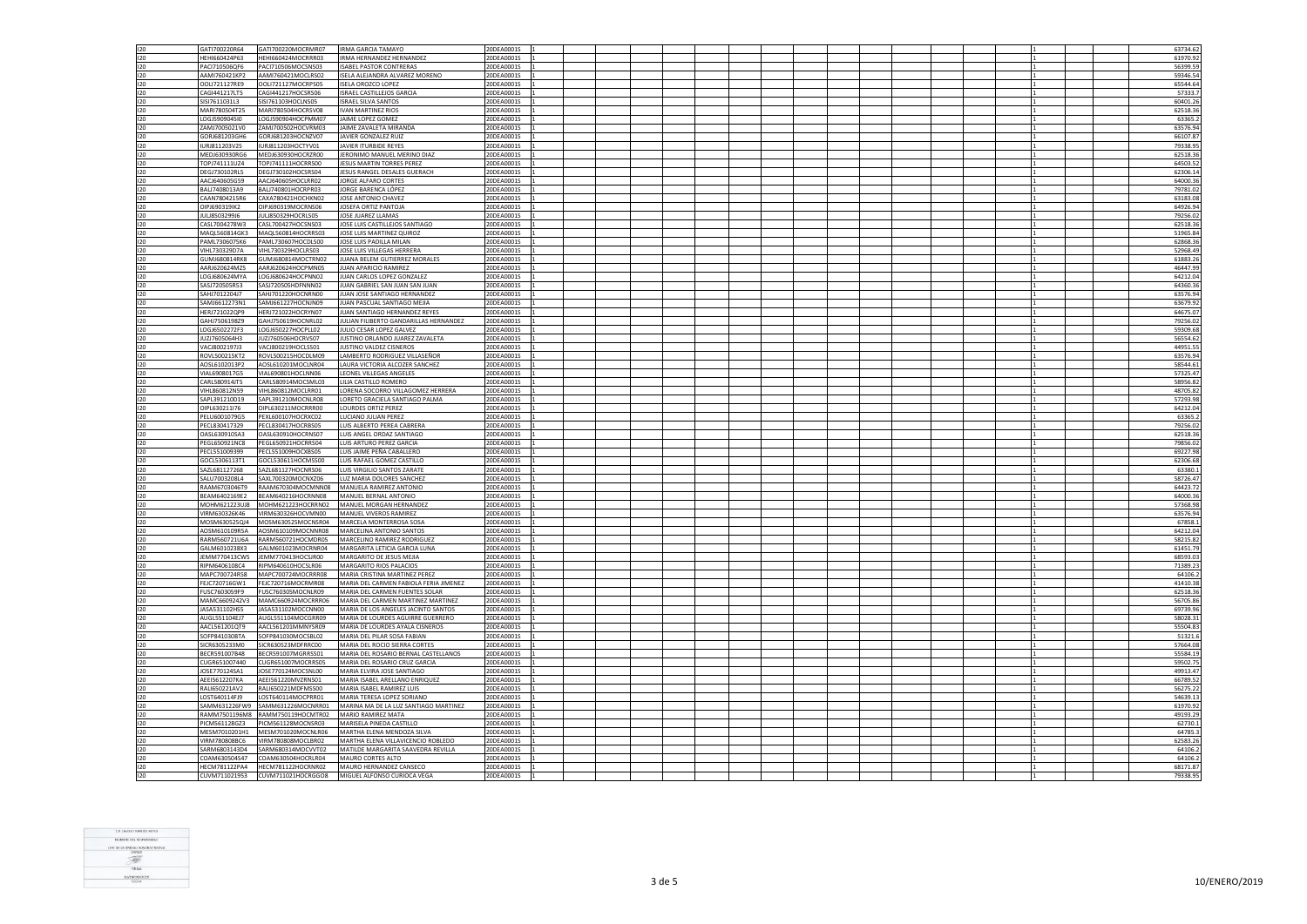|         | AIPM740928479        | AIPM740928HOCRRG04               | MIGUEL ANGEL ARIAS PORRAS           | 20DEA0001S |  |  |  |  |  | 55346.81 |
|---------|----------------------|----------------------------------|-------------------------------------|------------|--|--|--|--|--|----------|
| 120     |                      |                                  |                                     |            |  |  |  |  |  |          |
| 120     | SAAM690615DK7        | SAAM690615HOCNOG02               | MIGUEL ANGEL SANCHEZ AQUINO         | 20DEA0001S |  |  |  |  |  | 61847.34 |
| $120 -$ | SOAM600301855        | SOAM600301HOCLBG09               | MIGUEL ANGEL SOLANA ARANDA          | 20DEA0001S |  |  |  |  |  | 62730.1  |
| 120     | VACM740928PF1        |                                  |                                     | 20DEA0001S |  |  |  |  |  | 52337.29 |
|         |                      | VACM740928HOCSRG03               | MIGUEL ANGEL VASQUEZ CORTES         |            |  |  |  |  |  |          |
| 120     | ROHM7109022HA        | ROHM710902MOCSRR07               | MIRNA GABRIELA ROSAS HERRERA        | 20DEA0001S |  |  |  |  |  | 60233.39 |
| 120     | CAMO770528556        | CAXM770528MOCHXN19               | MONICA CHAVEZ                       | 20DEA0001S |  |  |  |  |  | 58627.   |
| 120     | POCN690525Q68        | POCN690525MCCTND06               | NIDELVIA MARGARITA POOT CANUL       | 20DEA0001S |  |  |  |  |  | 69316.07 |
|         |                      |                                  |                                     |            |  |  |  |  |  |          |
| 120     | LIEN6509218R7        | LIEN650921HOCBSX04               | NOE LIBORIO ESCAMILLA               | 20DEA0001S |  |  |  |  |  | 63503.52 |
| 120     | CUNO641222214        | CUXN641222MOCVXR07               | NORMA EUNICE CUEVAS                 | 20DEA0001S |  |  |  |  |  | 57792.4  |
| 120     | HESN780925235        | HESN780925MOCRLR00               | NORMA HERNANDEZ SOLIS               | 20DEA0001S |  |  |  |  |  | 54448    |
|         |                      |                                  |                                     |            |  |  |  |  |  |          |
| 120     | NAJO820513M93        | NAJO820513MOCRRB09               | OBDULIA NARANJO JARQUIN             | 20DEA0001S |  |  |  |  |  | 53632.41 |
| 120     | SILO640518QW1        | SILO640518MOCLPL03               | OLIVA REMEDIOS SILVA LOPEZ          | 20DEA0001S |  |  |  |  |  | 64212.04 |
| 120     | RABO800823P97        | RABO800823HOCMSS02               | OSCAR DAMIAN RAMOS BUSTAMANTE       | 20DEA0001S |  |  |  |  |  | 52687.29 |
|         |                      |                                  |                                     |            |  |  |  |  |  |          |
| 120     | OIGO7711174B0        | OIGO771117HOCRTS08               | OSCAR ORTIZ GUTIERREZ               | 20DEA0001S |  |  |  |  |  | 48299.   |
| 120     | JUPO750613A1A        | JUPO750613HOCRCS06               | OSVALDO ANTONIO JUAREZ PICHARDO     | 20DEA0001S |  |  |  |  |  | 50746.02 |
| 120     |                      |                                  |                                     | 20DEA0001S |  |  |  |  |  |          |
|         | BAOO960326638        | BAOO960326HOCRJS00               | OSVALDO JAVIER BARRITA OJEDA        |            |  |  |  |  |  | 41177.01 |
| 120     | MIMP821215BC6        | MIMP821215HOCGRB01               | PABLITO MIGUEL MARTINEZ             | 20DEA0001S |  |  |  |  |  | 51587.9  |
| 120     | GARP750217RB5        | GARP750217MOCLYT08               | PATRICIA GALINDO REYES              | 20DEA0001S |  |  |  |  |  | 51128.42 |
|         | ROPP7609147E7        | ROPP760914HOCBRD05               | PEDRO ANTONIO ROBLEDO PEREZ         | 20DEA0001S |  |  |  |  |  | 49218.2  |
| 120     |                      |                                  |                                     |            |  |  |  |  |  |          |
| 120     |                      | GOMP8107018G7 GOMP810701HOCMRD00 | PEDRO GOMEZ MARQUEZ                 | 20DEA0001S |  |  |  |  |  | 47413.3  |
| $120 -$ | PELP621007PX6        | PELP621007HOCRPD07               | PEDRO MARCOS PEREZ LOPEZ            | 20DEA0001S |  |  |  |  |  | 64212.04 |
| 120     | MAPE6206013R5        |                                  | PEDRO MARTINEZ                      | 20DEA0001S |  |  |  |  |  | 61179.79 |
|         |                      | MAXP620601HOCRXD07               |                                     |            |  |  |  |  |  |          |
| 120     | PEPE620429G29        | PEXP620429HOCRXD07               | PEDRO PEREZ                         | 20DEA0001S |  |  |  |  |  | 79483.42 |
| 120     | FETP761101LQ1        | FETP761101HOCLRR00               | PERFECTO FELIPE TRAPAGA             | 20DEA0001S |  |  |  |  |  | 64203.52 |
| 120     | MAGP710531ST2        | MAGP710531MOCRRT08               | PETRONILA MARTINEZ GARCIA           | 20DEA0001S |  |  |  |  |  | 62941.78 |
|         |                      |                                  |                                     |            |  |  |  |  |  |          |
| 120     | AAHP811128FA5        | AAHP811128HOCLRR04               | PRISCILIANO ALVARADO HERNANDEZ      | 20DEA0001S |  |  |  |  |  | 79279.21 |
| 120     | MEFR840505JP4        | MEFR840505MOCNNF07               | RAFAELA MENDOZA FUENTES             | 20DEA0001S |  |  |  |  |  | 57489.7  |
| 120     | FOGR7109293C0        | FOGR710929HHGLNF05               | RAFAEL FLORES GONZALEZ              | 20DEA0001S |  |  |  |  |  | 78788.63 |
|         |                      |                                  |                                     |            |  |  |  |  |  |          |
| 120     | AEJR781024IF3        | AEJR781024HOCCMF02               | RAFAEL WENCESLAO ACEVEDO JIMENEZ    | 20DEA0001S |  |  |  |  |  | 46538.93 |
| 120     | VAMR660527UA1        | VAMR660527HOCSRN03               | RANULFO VASQUEZ MARTINEZ            | 20DEA0001S |  |  |  |  |  | 59380.2  |
|         |                      |                                  |                                     |            |  |  |  |  |  |          |
| 120     | HECR740928IY6        | HECR740928MOCRCQ01               | RAQUEL HERNANDEZ COCA               | 20DEA0001S |  |  |  |  |  | 67009.6  |
| 120     | MELR631203GX9        | MELR631203HOCNPL01               | RAUL ELISEO MENDOZA LOPEZ           | 20DEA0001S |  |  |  |  |  | 69501.89 |
| 120     | SAGR651023746        | SAGR651023HOCNML05               | RAUL SANTIAGO GOMEZ                 | 20DEA0001S |  |  |  |  |  | 63576.94 |
|         |                      |                                  |                                     |            |  |  |  |  |  |          |
| 120     | SIVR6201201UA        | SIVR620120HOCLNL06               | RAUL SILVA VENTURA                  | 20DEA0001S |  |  |  |  |  | 64350.36 |
| 120     | TOTR7010057D4        | TOTR701005HOCLRL07               | <b>RAUL TOLEDO TORRES</b>           | 20DEA0001S |  |  |  |  |  | 62868.36 |
| 120     | VALR63081448A        | VALR630814HOCRRL03               | RAUL VARELA LARA                    | 20DEA0001S |  |  |  |  |  | 63725.   |
|         |                      |                                  |                                     |            |  |  |  |  |  |          |
| 120     | BACR540320RB5        | BACR540320HOCLSN02               | RENE HUGO BALDERAS CASTILLO         | 20DEA0001S |  |  |  |  |  | 57368.98 |
| 120     | CAUR7611067Q2        | CAUR761106HOCBRY00               | REY DAVID CABRERA URZUA             | 20DEA0001S |  |  |  |  |  | 60163.66 |
| 120     | SAPR650531A23        | SAPR650531MOCNRY04               | <b>REYNA VIRGEN SANTIAGO PEREZ</b>  | 20DEA0001S |  |  |  |  |  | 63541.6  |
|         |                      |                                  |                                     |            |  |  |  |  |  |          |
| 120     | EUMR700919FU1        | EUMR700919HOCSNC05               | RICARDO ESTUDILLO MONTALVO          | 20DEA0001S |  |  |  |  |  | 61883.2  |
| 120     | SADR851009V57        | SADR851009HOCNVC08               | RICARDO JAVIER SANTANA DAVILA       | 20DEA0001S |  |  |  |  |  | 43329.07 |
| 120     | MAPR7503245K3        | MAPR750324HOCRNB08               | ROBERTO CARLOS MARTINEZ PINACHO     | 20DEA0001S |  |  |  |  |  | 51081.09 |
|         |                      |                                  |                                     |            |  |  |  |  |  |          |
| 120     | JIPR770214DV3        | JIPR770214HOCMXB07               | ROBERTO JIMENEZ PIÑON               | 20DEA0001S |  |  |  |  |  | 63094.94 |
| 120     | OOCR650213L68        | OOCR650213HOCRSB03               | ROBERTO OROZCO CASTILLO             | 20DEA0001S |  |  |  |  |  | 60471.18 |
| 120     | VIGR660513EU1        | VIGR660513HOCCLB08               | ROBERTO VICTORIO GALVAN             | 20DEA0001S |  |  |  |  |  | 64212.04 |
|         |                      |                                  |                                     |            |  |  |  |  |  |          |
| 120     | AELR6609232Z2        | AELR660923MVZRPC02               | ROCIO DEL CARMEN ARELLANO LOPEZ     | 20DEA0001S |  |  |  |  |  | 80007.71 |
| 120     | FEOR780413UD5        | FEOR780413MDFRRC04               | ROCIO FERIA ORTIZ                   | 20DEA0001S |  |  |  |  |  | 60948.9  |
| 120     | GUSR6510162R4        | GUSR651016MOCZLC03               | ROCIO JULIA GUZMAN SOLANA           | 20DEA0001S |  |  |  |  |  | 62518.36 |
|         |                      |                                  |                                     |            |  |  |  |  |  |          |
| 120     | LOLR880612287        | LOLR880612HOCPPG06               | ROGELIO WILFRIDO LOPEZ LOPEZ        | 20DEA0001S |  |  |  |  |  | 53769.9  |
| 120     | BERR661114SE5        | BERR661114HOCNBQ02               | ROQUE BENIGNO ROBLES                | 20DEA0001S |  |  |  |  |  | 68858.39 |
| 120     | CAFR6201074X8        | CAFR620107MOCNBS01               | ROSA ANGELICA CANELA FABIAN         | 20DEA0001S |  |  |  |  |  | 55949.8  |
|         |                      |                                  |                                     |            |  |  |  |  |  |          |
| 120     | CAPR580831161        | CAPR580831MOCNLS08               | ROSA CANSECO PALACIOS               | 20DEA0001S |  |  |  |  |  | 69739.96 |
| 120     | AESR691213598        | AESR691213MOCLNS09               | ROSA ELIA ALEJO SANCHEZ             | 20DEA0001S |  |  |  |  |  | 62518.3  |
|         |                      |                                  | ROSA ELVA PEREZ HERNANDEZ           |            |  |  |  |  |  |          |
| 120     | PEHR670102NS8        | PEHR670102MOCRRS06               |                                     | 20DEA0001S |  |  |  |  |  | 55509.   |
| 120     | SACR540827448        | SACR540827MOCLSS02               | ROSALBA SALINAS CASTILLO            | 20DEA0001S |  |  |  |  |  | 64000.36 |
| 120     |                      | MOMR710104EP3 MOMR710104MOCNRS02 | ROSA MADEL MONTAÑO MARTINEZ         | 20DEA0001S |  |  |  |  |  | 60227.08 |
| 120     |                      | AENR661011MOCNRS04               | ROSA MARIA ANGELES NARANJO          |            |  |  |  |  |  |          |
|         | AENR661011LN9        |                                  |                                     | 20DEA0001S |  |  |  |  |  | 50005.99 |
| 120     | GALR710301FK6        | GALR710301MOCLBS04               | ROSA MARIA GALLEGOS LABIAS          | 20DEA0001S |  |  |  |  |  | 61930.32 |
| 120     | SATR6912146Q8        | SATR691214MOCNRS00               | ROSA MARIA SANCHEZ TORIS            | 20DEA0001S |  |  |  |  |  | 63090.   |
| 120     | SAVR730830US0        | SAVR730830MOCNLS02               | ROSA SANCHEZ VALDIVIESO             | 20DEA0001S |  |  |  |  |  | 46269.46 |
|         |                      |                                  |                                     |            |  |  |  |  |  |          |
| 120     | ZAAR611001IQ7        | ZAAR611001MOCRRS02               | ROSELIA ZARATE ARAGON               | 20DEA0001S |  |  |  |  |  | 61889.64 |
| 120     | SAMR730519K81        | SAMR730519HOCNNB00               | RUBEN MARCIAL SANCHEZ MENDOZA       | 20DEA0001S |  |  |  |  |  | 64876.94 |
| 120     | MOSR561221FU1        | MOSR561221HOCRNB06               | RUBEN MORALES SANCHEZ               | 20DEA0001S |  |  |  |  |  | 62555.8  |
|         |                      |                                  |                                     |            |  |  |  |  |  |          |
| 120     | <b>MFMR6511251H5</b> | MEMR651125HOCCNB09               | RUBICEL MECOTT MONTERO              | 20DEA0001S |  |  |  |  |  | 59803.66 |
| 120     | LOAR670604CT0        | LOAR670604MOCPNT05               | RUTILIA LOPEZ ANTONIO               | 20DEA0001S |  |  |  |  |  | 59279    |
| 120     | CEGS710830V62        | CEGS710830HOCRNB08               | SABINO CERON GONZALEZ               | 20DEA0001S |  |  |  |  |  | 64415.2  |
|         |                      |                                  |                                     |            |  |  |  |  |  |          |
| 120     | MARS730806MF6        | MARS730806HOCTDL04               | SALVADOR ANGEL MATA RODRIGUEZ       | 20DEA0001S |  |  |  |  |  | 64075.   |
| 120     | BOZS750625BW0        | BOZS750625HOCRRL04               | SALVADOR JERONIMO BORJON ZARATE     | 20DEA0001S |  |  |  |  |  | 63006.68 |
| 120     | GORS740318BX7        | GORS740318MDFMYN03               | SANDRA ANGELICA GOMEZ REYES         | 20DEA0001S |  |  |  |  |  | 60333.76 |
|         |                      |                                  |                                     |            |  |  |  |  |  |          |
| 120     | CEPS790216GE3        | CEPS790216MOCRCN04               | SANDY CERVANTES PACHECO             | 20DEA0001S |  |  |  |  |  | 59406.5  |
| 120     | TAGS8707172C1        | TAGS870717HOCBLL01               | SAUL TABLADA GALINDO                | 20DEA0001S |  |  |  |  |  | 79279.21 |
|         |                      |                                  |                                     |            |  |  |  |  |  |          |
| 120     | CERS760914V49        | CERS760914HOCLMY01               | SEYMER CELAYA RAMIREZ               | 20DEA0001S |  |  |  |  |  | 59591.98 |
| 120     | GORS630531PT4        | GORS630531MOCDSL00               | SILVIA GODINEZ RASGADO              | 20DEA0001S |  |  |  |  |  | 62730.1  |
| 120     | MOGS5304189F4        | MOGS530418MOCRRL05               | SILVIA MORALES GARCIA               | 20DEA0001S |  |  |  |  |  | 54746.81 |
|         |                      |                                  |                                     |            |  |  |  |  |  |          |
| 120     | NAGS6806277IA        | NAGS680627MOCVRC07               | SOCORRO NAVARRO GARCIA              | 20DEA0001S |  |  |  |  |  | 68455.08 |
| 120     | FAGS610530QG0        | FAGS610530MDFRNL05               | SOLEDAD FRANCO GONZALEZ             | 20DEA0001S |  |  |  |  |  | 56573.5  |
| 120     | GALS700622D4A        | GALS700622MOCRPY07               | SYLVIA MAGDALENA GARCIA LOPEZ       | 20DEA0001S |  |  |  |  |  | 48246.7  |
|         |                      |                                  |                                     |            |  |  |  |  |  |          |
| 120     | LUSS681111QD6        | LUSS681111MOCSNY01               | SYLVIA VICTORIA LUIS SANTOS         | 20DEA0001S |  |  |  |  |  | 61152.34 |
| 120     | GANT8105197E8        | GANT810519HOCRXR00               | TARCIS GARCIA NUÑEZ                 | 20DEA0001S |  |  |  |  |  | 52477.26 |
| 120     | BEHT770609MB1        | BEHT770609MOCNRD07               | TEODORA BENITEZ HORCASITAS          | 20DEA0001S |  |  |  |  |  | 42771.6  |
| 120     |                      |                                  |                                     |            |  |  |  |  |  |          |
|         | LOLT6312289C4        | LOLT631228MOCPSF08               | <b>TEOFILA LOPEZ LUIS</b>           | 20DEA0001S |  |  |  |  |  | 64635.46 |
| 120     | LAPT880913UN6        | LAPT880913MVZRXR08               | TERESA DE JESUS LARA PEÑA           | 20DEA0001S |  |  |  |  |  | 79332.71 |
| 120     | VIAT590910ID0        | VIAT590910MOCLLR06               | TERESA DE JESUS VILLASANTE ALDERETE | 20DEA0001S |  |  |  |  |  | 59346.   |
| 120     | LOHT671003KL7        | LOHT671003MOCPRR02               | TERESITA DE JESUS LOPEZ HERNANDEZ   | 20DEA0001S |  |  |  |  |  | 61379.71 |
|         |                      |                                  |                                     |            |  |  |  |  |  |          |